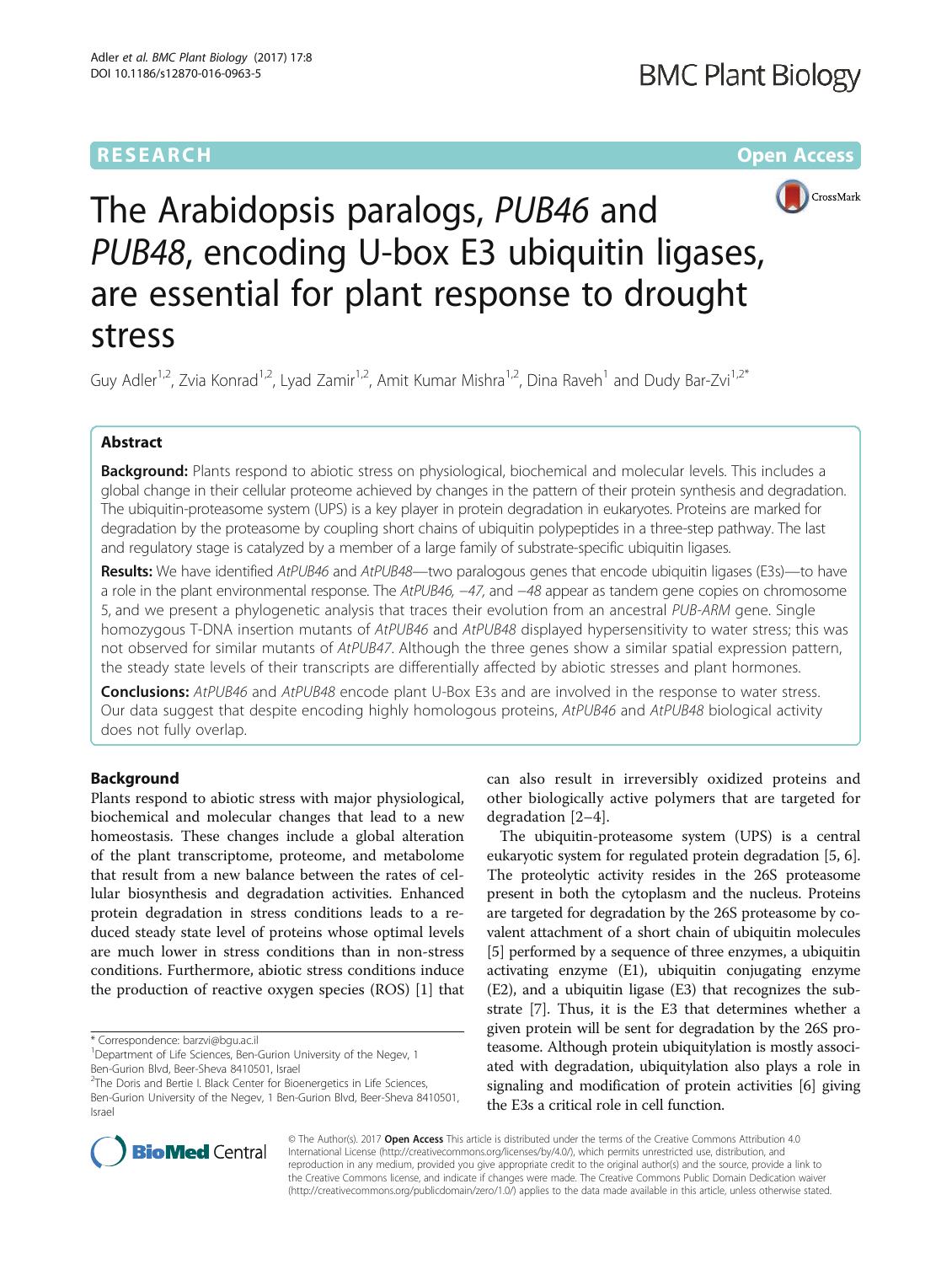Over 5% of Arabidopsis genes encode proteins of the UPS with the majority of UPS-related genes (ca 1,700) encoding E3s. E3s can be divided into subfamilies based on their structure and primary amino acid sequence. These include multimeric E3s such as cullin-based E3s, and monomeric E3s such as the RING and U-box protein families [[5, 6](#page-10-0)]. Many UPS genes are induced in response to abiotic stress: these include genes that encode ubiquitin, E2s, E3s and proteasome subunits (reviewed by [[8](#page-10-0)–[11\]](#page-10-0)).

Plant U-box (PUB) proteins are a small family of proteins with the U-box motif [[10, 12, 13\]](#page-10-0). The U-box comprises ca. 70 amino acids and resembles a modified RING finger that forms a similar structure stabilized by salt-bridges and hydrogen bonds [\[14](#page-10-0), [15\]](#page-10-0). PUBs have E3 activity [[10](#page-10-0), [12](#page-10-0), [14\]](#page-10-0). Of the more than 1000 E3 genes found in Arabidopsis and rice, the PUBs comprise a small family of 64 and 77 genes, respectively [\[12](#page-10-0), [13](#page-10-0), [16](#page-10-0)]. Although PUBs are just a small fraction of the plant E3s, they are far more abundant than in other organisms such as yeast and animals—each of these encodes fewer than ten U-box E3s [\[10](#page-10-0), [12](#page-10-0), [13](#page-10-0)]. PUBs are monomeric: the largest PUB subgroup comprises proteins with a Nterminal U-box followed by Armadillo (ARM) repeats. The ARM motif is a ca. 40 residue long that often appears in tandem non-identical copies in a single PUB and functions in protein-protein interactions [\[17](#page-10-0), [18](#page-10-0)].

PUB E3s are involved in diverse biological processes such as development, self-incompatibility, and response to hormones. They are widely connected with the plant stress response [\[8](#page-10-0)–[11, 19, 20](#page-10-0)]. PUBs play an essential role in drought [[21](#page-10-0)–[24](#page-10-0)], salt stress [\[21, 25, 26\]](#page-10-0), temperature stress [\[21, 27\]](#page-10-0), oxidative stress [\[28](#page-10-0)], and in the response to phosphate starvation [\[29](#page-10-0)].

Given the central role of E3s in selecting specific proteins for degradation, the identification of E3s that are active in the response to a defined stress is an important step towards elucidating the pathways that regulate this response. We therefore initiated a screen of homozygous Arabidopsis E3-T-DNA insertion mutant plants for their response to water stress. The *AtPUB46*- T-DNA insertion mutants were found to be hypersensitive to water stress compared with WT plants. The study was then expanded to the adjacent *AtPUB47* and *AtPUB48* genes, which encode highly homologous proteins. As found for *AtPUB46* mutants, T-DNA insertion mutants of *AtPUB48* displayed increased sensitivity to water stress. On the other hand, sensitivity of *AtPUB47* T-DNA insertion mutants for water stress was not affected. Cell and tissue expression patterns of the *AtPUB46-48* genes are similar; however, we found that they differ in their response to hormones and abiotic stress cues. All three genes encode active E3s as shown using recombinant AtPUB46-48 proteins produced in bacteria. Thus, our results suggest that *AtPUB46* and *AtPUB48* play a role in establishing a new protein homeostasis via the UPS in response to drought.

### Methods

### Plant material

All experiments were carried out with *Arabidopsis thaliana* ecotype Columbia.

### *T-DNA insertion-mutants*

T-DNA insertion lines prepared by the Salk Institute Genomic Analysis Laboratory [[30\]](#page-10-0) were obtained from the Arabidopsis Resource Center, Columbus Ohio. The lines were: *Atpub46-1*, SALK\_096071, T-DNA insert in exon 1, 36 bp from the translation start codon; *Atpub46-2*, SALK\_109233, 129 bp upstream of the translation start codon; *Atpub47-1*, SALK\_018208, 103 bp into exon 2; *Atpub47-2*, SALK\_056774, in exon 1, 64 bp downstream of translation start codon; *Atpub48-1*, SALK\_057909, 5' UTR, 97 bp upstream of the translation start codon; *Atpub48-2*, SALK\_086659, exon 1, 285 bp downstream of the translation start codon. All lines were homozygous for T-DNA insertion. Homozygosity was confirmed by PCR analysis.

### *Plant transformation and selection of transgenic plants*

Recombinant plasmids were introduced into *Agrobacterium* GV-3101, and the transformed bacteria were used for genetic transformation of Arabidopsis by the floral dip method [\[31](#page-10-0)]. Transgenic plants were selected on plates containing 30 μg/ml hygromycin. All experiments were performed on T3 generation homozygous plants containing single-site T-DNA inserts. At least three independenttransformant lines were used for each assay.

#### Construct design

### *Promoter::GUS constructs*

DNA sequences of the respective PUB genes were isolated by PCR using Arabidopsis genomic DNA and promoter-specific DNA primer pairs (Additional file [1](#page-10-0): Table S1), and subcloned into the pCAMBIA 1391Z vector upstream of the sequence encoding GUS. Histochemical GUS staining was performed as described [[32\]](#page-10-0).

### *Constructs for expression of AtPUBs::eGFP fusion proteins*

cDNA amplified DNA fragments were fused to the Nterminus of EGFP in the pSAT4-EGFP-N1 plasmid [[33](#page-11-0)] downstream of the constitutive *CaMV 35S* promoter. The *CaMV 35S:AtPUBs::EGFP* fusion cassette was ligated into pCAMBIA 1302 replacing the *CaMV 35S:6xHis-GFP* sequence originally found in this vector.

### *Constructs for expressing recombinant proteins in E. coli*

The DNA sequences encoding full-length Arabidopsis proteins were prepared by PCR using cDNA from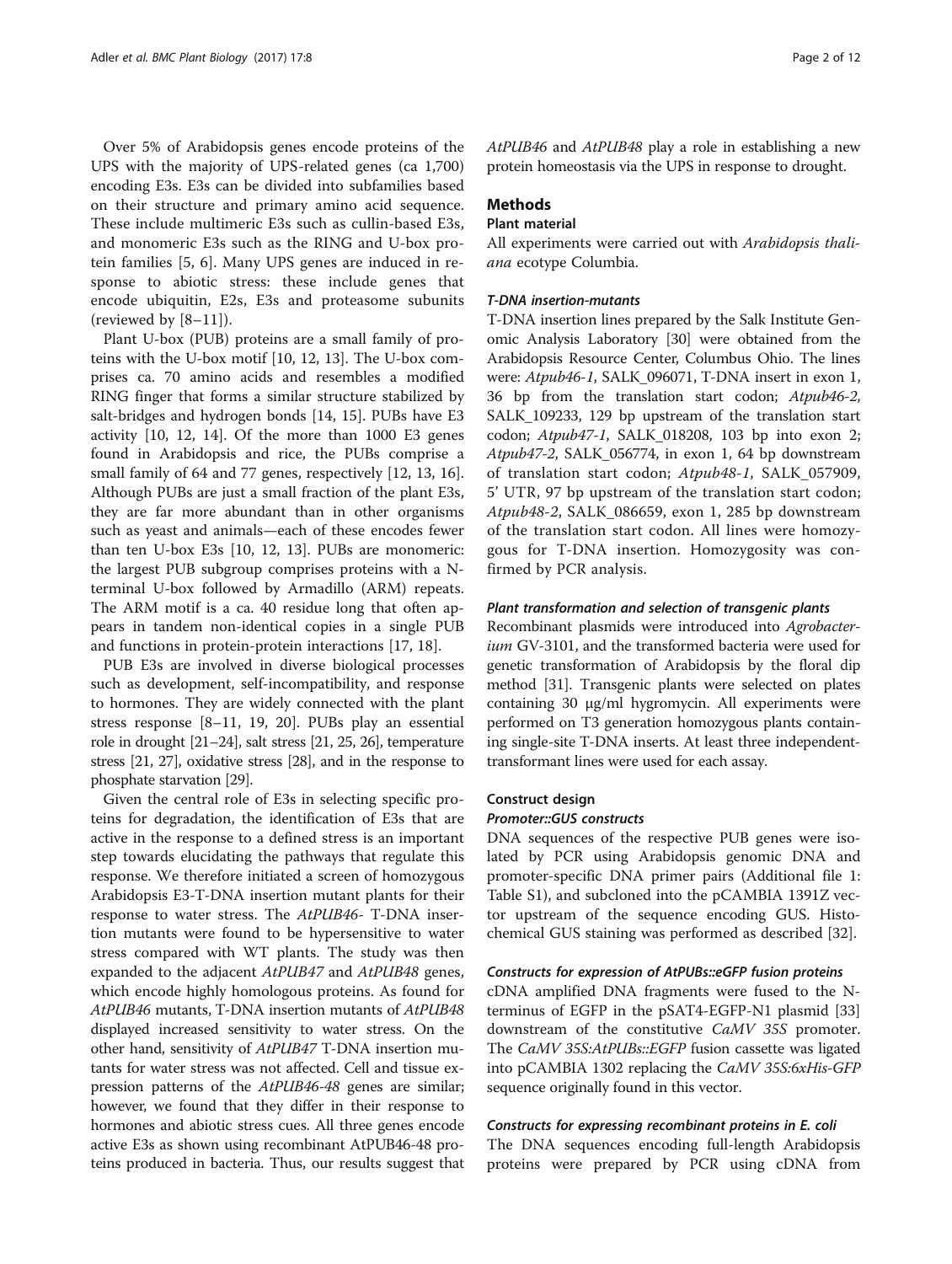Arabidopsis seedlings as a template, and primer sets described in Additional file [1](#page-10-0): Table S1. The resulting protein-encoding sequences were sub-cloned, in-frame, into the indicated bacterial expression vectors. The following constructs for the expression of recombinant Arabidopsis proteins in *E. coli* were made: UBE8 and UBE10 in pHIS-Parallel2 and Arabidopsis PUB46, PUP47, and PUB48 in pGST-Parallel2 [[34](#page-11-0)]. Plasmid Ube1/PET21d, expressing 6xHis-UBE1 was purchased from Addgene (<http://www.addgene.org/34965/>). All constructs were sequenced to verify that they are in frame and that there are no mutations in the amplified sequences.

### Plant growth and Stress application

Seeds were surface sterilized and cold treated before sowing as described [[32](#page-10-0)]. Plants were grown in Petri dishes containing half strength Murashige and Skoog (0.5 x MS) nutrient solution mix [\[35\]](#page-11-0) supplemented with 0.5% sucrose and 0.6% agarose, or in pots containing planting mix at 22–25 °C and 50% humidity in a 12 h light/12 h dark regime. Where indicated, plates also contained hormones, antibiotics, or abiotic-stress agents. Application of stress and hormones to two-week old seedlings was performed by the transfer of plate-grown seedlings to Whatman No 1 filter paper soaked in 0.5 x MS and with the indicated concentration of the hormone/stress-inducing chemical.

#### *Seed germination and cotyledon greening assay*

Surface-sterilized cold-treated seeds were sown on Petri plates containing 0.5 x MS, 0.7% agar, and when applied, the indicated MV, NaCl, or mannitol. Plates were incubated at 22 °C in a 16 h light/8 h dark regime. Green seedlings were scored 5 days later.

### *Drought tolerance*

Plants were grown for 3 weeks in pots containing equal amounts of potting mix under non-stressed conditions. Water was then withheld and plant wilting and drying was followed daily.

### *Water loss*

Rosettes of one-month old plants were cut and placed with their abaxial side on weigh boats. Samples were weighed immediately after cutting, and in  $\sim$ 10 min intervals. Data from each plant was normalized to its weight at time 0.

### *Photosynthetic efficiency*

Photosynthetic efficiency of photosystem II was assayed using MINI-PAM-II fluorometer (Walz GmbH, Effeltrich, Germany). Plants were dark-adapted for 30 min. Each genotype contained 8 soil grown plants. Chlorophyl fluorescence emitted from rosette leaves of controlled and stressed plants was assayed in dark-adapted plants  $(F_0)$ ,

and maximum fluorescence values were measured following an intensed light flash  $(F_m)$ . The  $F_v/F_m$  values representing photosynthetic efficiency were calculated by  $(F_m-F_o)/F_m$ .

#### Transcript levels

RNA isolation, cDNA synthesis, primer design and RTqPCR assays for determining relative steady state transcript levels were performed as previously described [[36\]](#page-11-0). Primers are listed in Additional file [1:](#page-10-0) Table S1.

### Recombinant protein expression

*E.coli* BL21 (DE3) pLYS cells were transformed with the plasmids described above. Cultures were grown at 37 °C to  $OD_{600} = 0.5$ . Cultures were then cooled to 16 °C, and expression of recombinant proteins was induced by adding 0.5 mM IPTG. Bacterial cells were harvested after 16 h at 16 °C and suspended in the buffer recommended by the manufacturers of the applicable affinity chromatography resins. Cells were sonicated, and the homogenates were cleared by centrifugation followed by supernatant loading onto the appropriate column. His-tagged proteins were purified on Ni-Charged resin (GenScript, New Jersey, USA), GST-tagged proteins on glutathione resin (GenScript, New Jersey, USA), and MBP-tagged proteins on amylose resin (New England BioLabs, Massachusetts, USA) according to protocols recommended by the manufacturers. Purified proteins were concentrated and chromatography elution buffers were exchanged with phosphate buffered saline (PBS) using Vivaspin 6 centrifugation ultrafilters (Sartorius, Germany). Protein aliquots were stored at −75 °C.

### In vitro ubiquitylation assay

An in vitro ubiquitylation assay was performed using a modification of a previously described assay [\[37](#page-11-0)]. The 30 μl reaction mixtures contained 5 μg of ubiquitin (Sigma-Aldrich, USA), 100 ng of the his-tagged human E1 Ube1, 500 ng each of the indicated his-tagged Arabidopsis E2 and GST-tagged E3 in a reaction buffer containing  $25 \text{ mM Tris-HCl, pH } 7.5$ , 1 mM  $MgCl_2$ , 1 mM ATP, and 0.5 mM DTT. Reactions were incubated at 30 °C for 2 h and terminated by adding SDS gel sample buffer and heating at 95 °C for 5 min. Proteins were resolved by SDS-PAGE, electroblotted onto nitrocellulose membranes, and probed by western blot analysis using an anti-ubiquitin antibody.

### Statistical analyses

Each experiment was performed with at least three biological replicates with more than 50 plants in each treatment. The results are presented as mean  $\pm$  SE [calculated using SPSS software version 18 (SPSS Inc, Chicago, IL).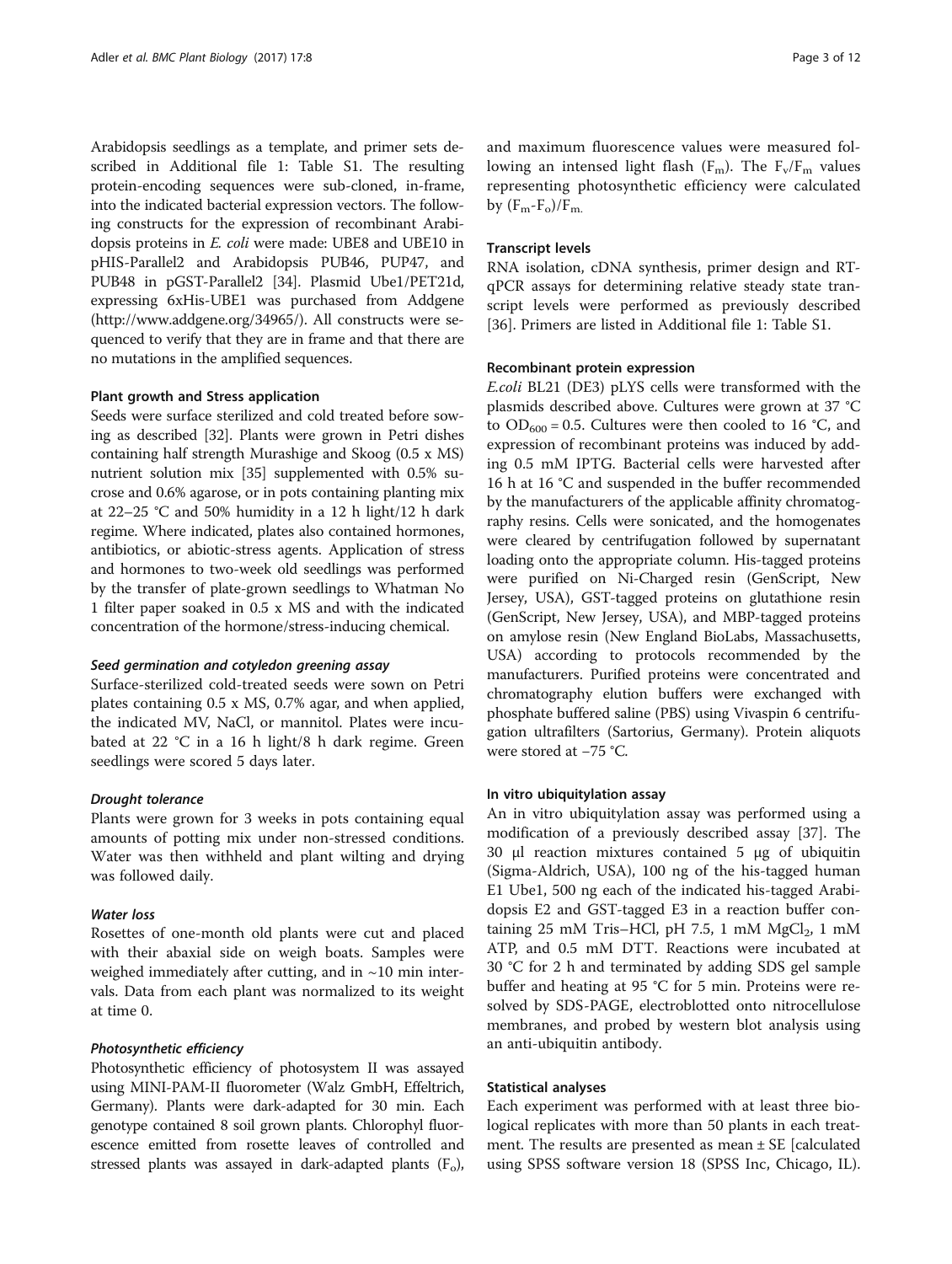<span id="page-3-0"></span>Differences between groups were analyzed by Tukey's HSD post-hoc test  $(P \ge 0.05)$ .

### Results and discussion

# Gene organization of At5G18320, At5G18330 and At5G18340 and domain organization of the AtPUB46, AtPUB47 and AtPUB48 proteins they encode

We screened Arabidopsis E3 T-DNA insertion mutants for altered tolerance to water stress and found a homozygous T-DNA insertion mutant of *AtPUB46* with enhanced sensitivity to water stress. This gene is a member of a cluster of 3 loci (At5G18320, At5G18330 and At5G18340) on the upper arm of chromosome 5 that encode highly homologous U-box protein ligases (*AtPUB46* to *AtPUB48*, respectively, Fig. 1a). These three genes are in the same orientation and are encoded by the lower DNA strand. A phylogenetic tree of the 64 PUB proteins encoded by Arabidopsis indicated that AtPUB46, AtPUB47, and AtPUB48 form a small distinct cluster [\[13, 20\]](#page-10-0). Amino acid alignment shows that AtPUB46 shares high similarity with both AtPUB47 and AtPUB48 (63–65% identity and 73– 75% similarity), whereas AtPUB47 and AtPUB48 are somewhat less similar to one another (55% identity and 65% similarity). Each protein has a U-box close to the Nterminus followed by three copies of an ARM motif (ARM1-3; Fig. 1b), which was first identified in Drosophila Armadillo protein and shown to function in proteinprotein interactions [\[38\]](#page-11-0). The corresponding ARM motifs of the three paralogs are very similar with sequence identities of 60–71% for each of the corresponding ARM1, ARM2, and ARM3 motifs. On the other hand, there is much lower homology between the three consecutive ARM motifs (ARM1, ARM2 and ARM3) of each protein. The high degree of similarity between the corresponding ARM1-3 motifs of the three AtPUB46-48 proteins is evidence for gene duplication of a primordial PUB-ARM1-3

| $\sim$ $\sim$ | $\sim$                                                                                    |  |
|---------------|-------------------------------------------------------------------------------------------|--|
|               | At5G18320 (AtPUB46)<br>At5G18330 (AtPUB47)<br>At5G18340 (AtPUB48)                         |  |
| b             |                                                                                           |  |
| AtPUB46       | MADST----ETNAD--TLRRELQKVLTEILNDGGGNDRDETEAFSGVVKAIDEAVRILTC 54                           |  |
| AtPUB48       | MADSTADATETNADTLTLRRELKKVLTENLNDGGVKDRVET------VKSIDEAIRILNR 54                           |  |
|               | AtPUB47 MADSTADES-TNAD--TLWRELHKVLPEIWYDGGGKDHCE-----------IDEAIRILTC 47                  |  |
|               | *****<br>**** ** *** *** * *** ** *<br>****:***                                           |  |
|               | $U$ -box                                                                                  |  |
|               | AtPUB46 LRKVESKIP--ESDISPVEVPKEFICTLSNTIMIEPVIIASGOTYEKRYITEWLKHERTC 112                  |  |
|               | AtPUB48 LKIVESKKRKRESDSSSVEVPKEFKCTLSKTIMIDPVIIFSGOTYEKRYITEWLNHDLTC 114                  |  |
|               | AtPUB47 LRKIESKNP--ESDISPVEVPKEFICTLSNKIMIEPMLIASGOTFEKSYILEWLKHERTC 105<br>$* + + * * *$ |  |
|               |                                                                                           |  |
| AtPUB46       | PKTKOVLSHRLWIPNHLISDLITOWCLVNKYDH--OKPSD-ELVAELFTSDIEALLORVS 169                          |  |
| AtPUB48       | PTAKOVLYRVCLTPNHLINELITRWCLANKYDRPAPKPSDIDYVTELFTDGIESLLORIS 174                          |  |
|               | AtPUB47 PRTKOVLYHRFMIPNHLINEVIKEWCLIHNFDR--PKTSD-E-VIDLFTGDLESLLORIS 161                  |  |
|               | * ***** *<br>ARM <sub>1</sub>                                                             |  |
|               | AtPUB46 S-SSSVADOIEAAKELRHOTKKFFNVRVFFVAGIHDSITRLLSPLSTLDEAVDSSLELOE 228                  |  |
|               | AtPUB48 SPSSSVADOTEAAKELALOTEKFVNVRDFFLKELPDSITRLLTPLSVLGDEVDSNPELOE 234                  |  |
|               | AtPUB47 S-PSSVEDOTEAAKELALKAKRFSSVCVYFVAKIPDSITRLLTPLSIS---EDSNPEFLE 217                  |  |
|               | * *** ** ****** ::::* * :*: : *******:***<br>** * *                                       |  |
|               | ARM 2                                                                                     |  |
| AtPUB46       | NIVTALFNLSILESNKTVIAENCLVIPLLTKSLKOGTDETRRNAAATLSSLSAIDSNKII 288                          |  |
| AtPUB48       | NIVTALFNMSTFEKNKTVLAENHQVIPLLAKSMKQGSVVTRRNATLTLASLSDIDSNKII 294                          |  |
| AtPUB47       | NIVTALHIFSTSEKNKTLVAENPLVLPLLAKYMKQGTVLTRIHSAATVNSLSYFDSNKII 277                          |  |
|               | ARM <sub>3</sub>                                                                          |  |
| AtPUB46       | IGNSEAVKALIDLIEE-GDLLATKEATSTVFNLCI-VLENKGKVVSAGLIHAATKKIKAG 346                          |  |
| AtPUB48       | IGNSVALKALIDLIGELDDLSATHDALCAVIDLCCDERENWKKAISLGLAPAAIKNIKAR 354                          |  |
| AtPUB47       | IGNSEVLKALIHVIEE-GDSLATSEAFSALSNLCP-VKEISEKAVSEGLIRAAIKKIKAG 335                          |  |
|               | **** ***** ** ** ** ** ** ** ** * * ** ** ** **                                           |  |
|               | AtPUB46 SNVDELLSLLALISTHN-RAVEEMDKLGFIYDLFSILRKPSSLLTGENAVVIVFNMYDRN 405                  |  |
|               | AtPUB48 RNLFESLAALALISPH-ERVIOEVANLGVIYDLLSILRKTSCMVTCENAVVIVGNMYAKS 413                  |  |
|               | AtPUB47 SNVSMLLSLLAFVSTONHOTTEEMDNLGLIYDLFSILRNSNSLVNDENAVVIVYNICKSY 395                  |  |
|               | $\star$ .                                                                                 |  |
|               | AtPUB46 RDRS-------RLKVVGEEENQHGTFTKLAKQGSVRAARKAQGILQWIKRFVTGKEPQRA 458                  |  |
|               | AtPUB48 RERS -------IKKILAEEENOHKTFTKIATOGSVVAVMKAOGILOCINY<br>456                        |  |
|               | 445<br>AtPUB47 KALONVVLREEKRDVVLEEENKHGTFTRLENOEAGRATSLAKRILEWILR                         |  |

Fig. 1 Genome organization of the AtPUB46, AtPUB47 and AtPub48 genes and the proteins they encode. a Genome organization of Arabidopsis chromosome 5 loci At5G18320, AtG18330, and At5G18340 that encode the AtPUB46, AtPUB47, and AtPUB48 genes, respectively. Exons are shown as wide and introns as narrow lines. Arrows mark gene orientation. **b** Amino acid sequence alignment and domain structure of AtPUB46, AtPUB47, and AtPUB48: blue (positivly charged), red (negatively charged), green (polar) and orange (non-polar) residues. U-box is shown in a blue frame, ARM motifs are marked by red frames. Arrows indicate the position corresponding to the exon-exon borders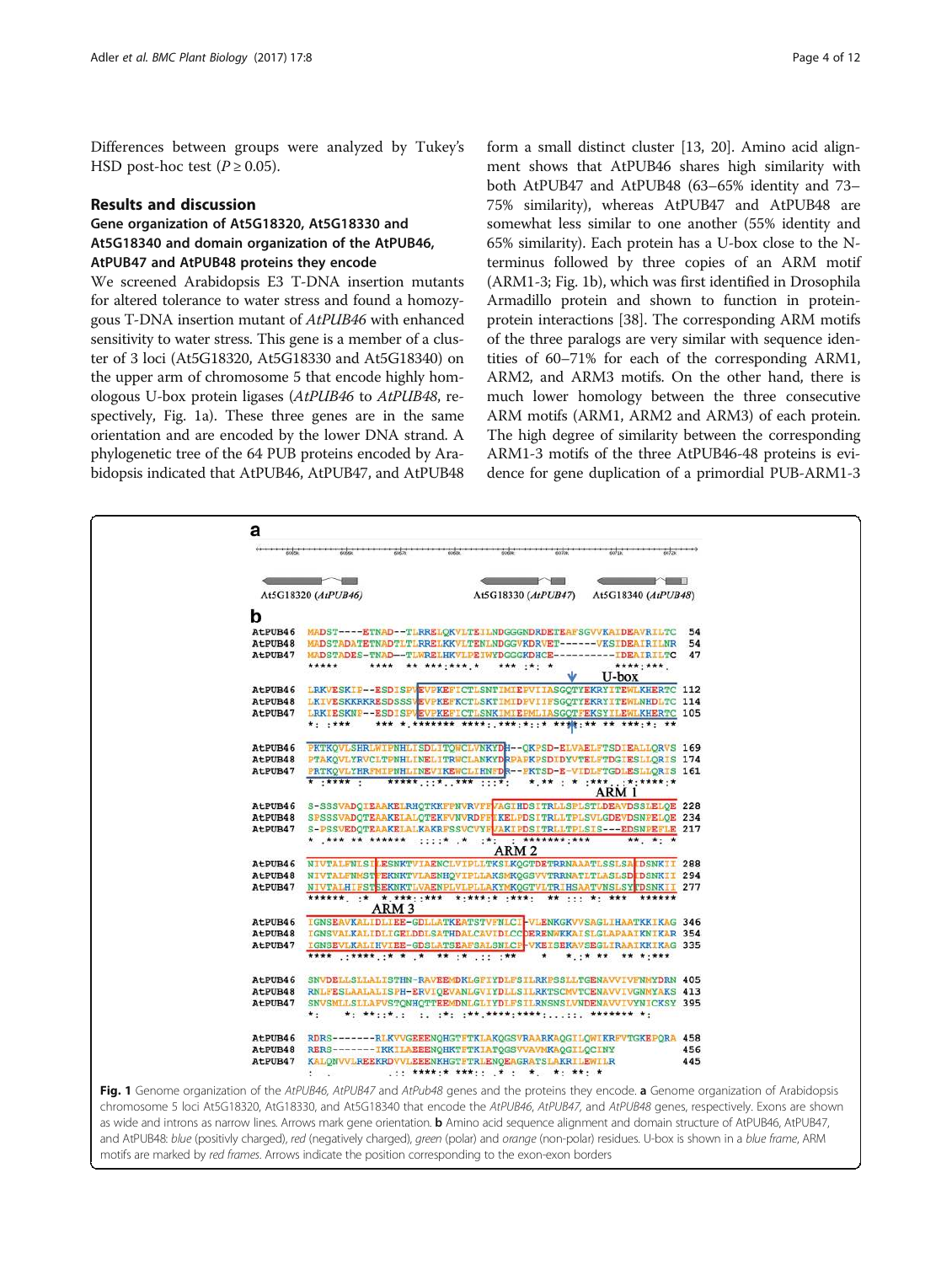gene. Gene duplication is common in Arabidopsis with 15–20% of the genome comprising tandem-arrayed genes (TAG) [[39](#page-11-0), [40\]](#page-11-0). Only 17% of these duplication events have resulted in tri-genes of which a large proportion are expressed in response to abiotic stresses [\[41\]](#page-11-0). Furthermore, the genes encoding AtPUB46-48 have a single intron that intervenes between the codons that encode residues Q and T within the PUB motif. These correspond to residues 96 and 97 in AtPUB46, respectively (Fig. [1b](#page-3-0), arrows). Interestingly, only five of the 64 Arabidopsis *PUB* genes (*PUB9, 24, 46, 47, and 48*) have a single intron. *AtPUB9* on chromosome 3 has an intron at the same position as in *AtPUB46-48* (see Fig. [1b,](#page-3-0) arrows). Interestingly, the AtPUB9 protein has the highest similarity to AtPUB46-48 on the phylogenetic tree constructed based on the U-box domain of AtPUBs [[13\]](#page-10-0) suggesting shared ancestry. The fifth intron-containing PUB gene, *AtPUB24,* has its intron at a different position and is less similar to *AtPUB9* and *AtPUB46-48*. Thus, the first gene duplication must have given rise to *AtPUB9* and the ancestor of the tri-genes. Subsequent gene multiplication leading to *AtPUB46, AtPUB47 and AtPUB48* probably resulted from gene conversion or unequal crossing over. This was certainly not from retrotransposition because the three genes have retained their intron. Furthermore, we can exclude whole genome duplication since the tri-genes are located in tandem on the same chromosome. This reconstructed evolutionary history is similar to that described for the Arabidopsis *MYB* genes [[42](#page-11-0)]. We therefore examined all three genes and the proteins they encode.

### Tissue specific expression of *AtPUB46*, *AtPUB47* and *AtPUB48*

To study cell and tissue specificity of expression of the three paralogs, we transformed Arabidopsis plants with *promoter::GUS* constructs. Promoter sequences comprised the entire region upstream of the ATG translation start codon to the STOP codon of the adjacent upstream gene yielding 1440, 597 and 1613 bp promoter sequences for *AtPUB46, AtPUB47,* and *AtPUB48*, respectively. At least three homozygous transformants were selected for each construct, and promoter activity was determined using GUS histological staining. The expression patterns directed by each of the three promoters were very similar: they express in the vascular systems of leaves (Fig. [2a](#page-5-0), [j](#page-5-0), [s](#page-5-0)), roots (Fig. [2d-f](#page-5-0), [m-o, v-x\)](#page-5-0), stem-root transition zone (Fig. [2g, p, y](#page-5-0)) and in trichomes (Fig. [2b](#page-5-0), [c](#page-5-0), [k](#page-5-0), [l, t](#page-5-0), [u\)](#page-5-0). The genes also express in reproductive organs: sepals, short styles, stamen filaments (Fig. [2h](#page-5-0), [q, z](#page-5-0)), and receptacles at both the flower and fruit stages (Fig. [2h](#page-5-0), [i, q, r, z, aa\)](#page-5-0). No staining was observed in root tips (Fig. [2f, o](#page-5-0), [x\)](#page-5-0) or in petals and anthers (Fig. [2h, q](#page-5-0), [z](#page-5-0)). Some differences in expression patterns were observed: *AtPUB46* and *AtPUB48* but not *AtPUB47* express in

cotyledon parenchyma (Fig. [2a](#page-5-0), [j](#page-5-0), [s](#page-5-0)). The *AtPUB46* is highly expressed in cotyledons and developing leaves and at lower levels in fully expanded leaves (Fig. [2a](#page-5-0)). *AtPUB47* is highly expressed in petioles (Fig. [2j](#page-5-0)), and *AtPUB48* is highly expressed in cotyledons and at a low level in leaves at all stages of development (Fig. [2s\)](#page-5-0).

### Steady state transcript levels of *AtPUB46*, *AtPUB47* and *AtPUB48* in roots and shoots determined by RT-qPCR

The *AtPUB46-48* genes are highly homologous paralogues, and thus the proteins encoded by these genes may function in a redundant fashion. Gene specific activity thus may result from differential expression patterns of each gene. Therefore, we analyzed the steady state levels of *AtPUB46-48* transcripts in root and shoots under different treatments.

Transcripts of *AtPUB48* are the most abundant—2- and 5-fold higher than those of *AtPUB46* in roots and shoots, respectively (Fig. [3a\)](#page-6-0). In contrast, the levels of AtPUB47 transcripts are at least ten-fold lower than of both the other genes. The *AtPUB46* and *AtPUB47* mRNAs are more abundant in the roots with a shoot/root expression ratio of 0.7 and 0.3, respectively. *AtPUB48* shows higher expression in shoots with a shoot/root ration of 1.8 (Fig. [3a](#page-6-0)). The low *AtPUB47* expression may be due to its short promoter sequence—only 597 bp to the next upstream gene (Fig. [1a\)](#page-3-0).

### Hormone regulation of expression of *AtPUB46, AtPUB47 and AtPUB48*

Plant hormones play a central role in the response to water- and salt-stress, and ABA is the major hormone involved [[43](#page-11-0)]. We thus assayed the effects of exogenous ABA, auxin, and cytokinin on the expression of *AtPUB46- 48* in roots and shoots. The UPS system is known to be involved in hormonal signaling [[8](#page-10-0)–[11](#page-10-0), [19, 20](#page-10-0)]. Thus, we assayed the steady state levels of the genes studied here in response to hormone treatment. The three genes respond differentially to application of plant hormones: expression of *AtPUB46* and *AtPUB47* in the roots was markedly enhanced by auxin and to a lesser extent by ABA and cytokinin (Fig. [3b](#page-6-0)). In contrast, steady state levels of *AtPUB48* in root transcripts were not affected by the hormone treatments. Furthermore, the steady state levels of transcripts of these three genes in the shoots were only marginally affected by all three hormones: *AtPUB47* mRNA levels were moderately induced by auxin and cytokinin, and *AtPUB48* transcript levels were slightly reduced by cytokinin (Fig. [3c\)](#page-6-0). Our data suggest that *AtPUB46* and *AtPUB47* may also be involved in modulation of target proteins whose activity/steady state levels are affected by auxin. Although auxin is mainly associated with plant growth and development, recent studies show that it also plays a role in the response to drought. For example, the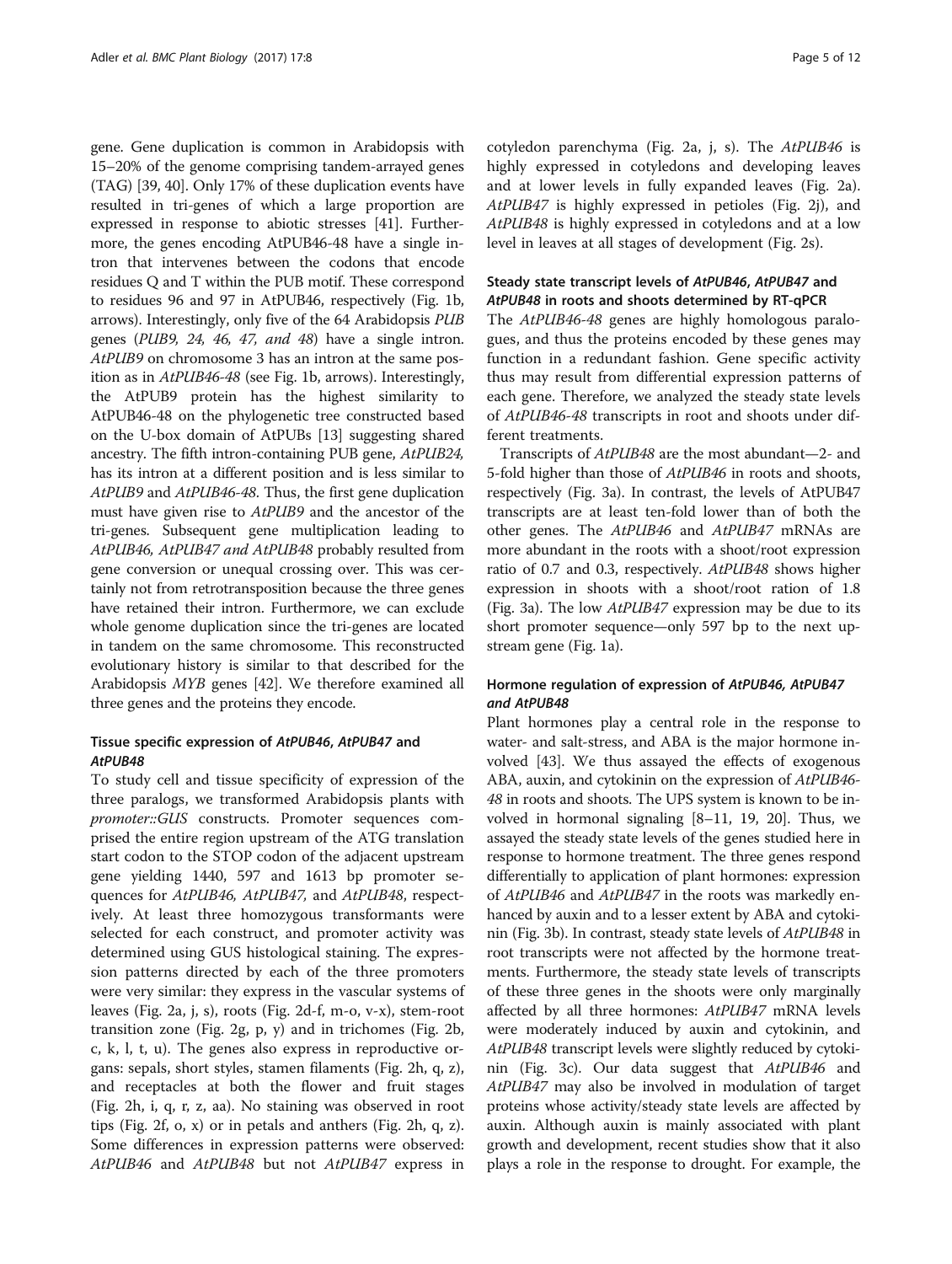<span id="page-5-0"></span>

Fig. 2 Expression pattern of the AtPUB46-48 promoters. Arabidopsis plants expressing the GUS reporter gene driven by the AtPUB46 (a-i) AtPUB47 (j-r) or AtPUB48 (s-aa) promoters were stained for GUS activity. (a, j, s), 2 week old seedlings; (b, k, t), rosette leaves of mature plants; (c, l, u), trichomes; (d, e, m, n, v, w), primary roots, root hairs and developing lateral roots;  $(f, o, x)$ , root tips;  $(g, p, y)$  shoot-root transition zone; (h, q, z) flowers; (l, r, aa), siliques. At least 3 independent lines were assayed for each construct

rice gene *TLD1*/*OsGH3.13* that encodes indole-3-acetic acid (IAA)-amido synthetase enhanced the expression of *LEA* (late embryogenesis abundant) genes, which correlated with the increased drought tolerance of rice seedlings [\[44\]](#page-11-0). We thus suggest that AtPUB46 and AtPUB47 may also be involved in the response to auxin.

# Transcript levels of *AtPUB46, AtPUB47 and AtPUB48* are differentially affected by abiotic stresses

Although salt stress generally causes osmotic-stress as well as ion toxicity, transcriptome analysis of plants exposed to salt- and osmotic-stresses revealed that most genes show a differential response to these two stresses [[45\]](#page-11-0). We therefore measured steady state transcript levels of *AtPUB46-48* in the roots and shoots of seedlings exposed to different abiotic stresses.

# *Salt stress*

NaCl treatment evoked a differential response: increased transcript levels in the roots of all three genes but only elevated *AtPUB46* and *AtPUB47* in the shoots (Fig. [4a](#page-6-0), [b\)](#page-6-0).

### *Osmotic stress*

Mannitol did not affect transcript levels of the three studied *AtPUB* genes in the roots, but did enhance the levels of *AtPUB46* and *AtPUB47* in the shoots (Fig. [4a, b\)](#page-6-0).

### *Oxidative stress*

The  $H_2O_2$ -treated seedlings displayed elevated mRNA levels of *AtPUB47* and *AtPUB48* in both roots and shoots; *AtPUB46* showed reduced transcript levels of *AtPUB46* in the roots and unchanged levels in the shoots (Fig. [4c](#page-6-0), [d](#page-6-0)). Similarly, methyl viologen (MV) enhanced the expression of *AtPUB47* and *AtPUB48* in the shoots (Fig. [4d](#page-6-0)) and to a lesser extent of *AtPUB46* in roots and shoots and of *AtPUB48* in the roots. Arabidopsis plants exposed to  $H_2O_2$  or MV show very different gene profiles for each treatment [\[46, 47\]](#page-11-0). In agreement, the steady-state levels of *AtPUB46-48* transcripts were induced more by NaCl than by a similar osmotic stress administrated by mannitol (Fig. [4a](#page-6-0), [b](#page-6-0)).

### *Heat stress*

The *AtPUB48* was markedly induced in roots and shoots following heat exposure (Fig. [4e, f](#page-6-0));  $AtPUB47$  was also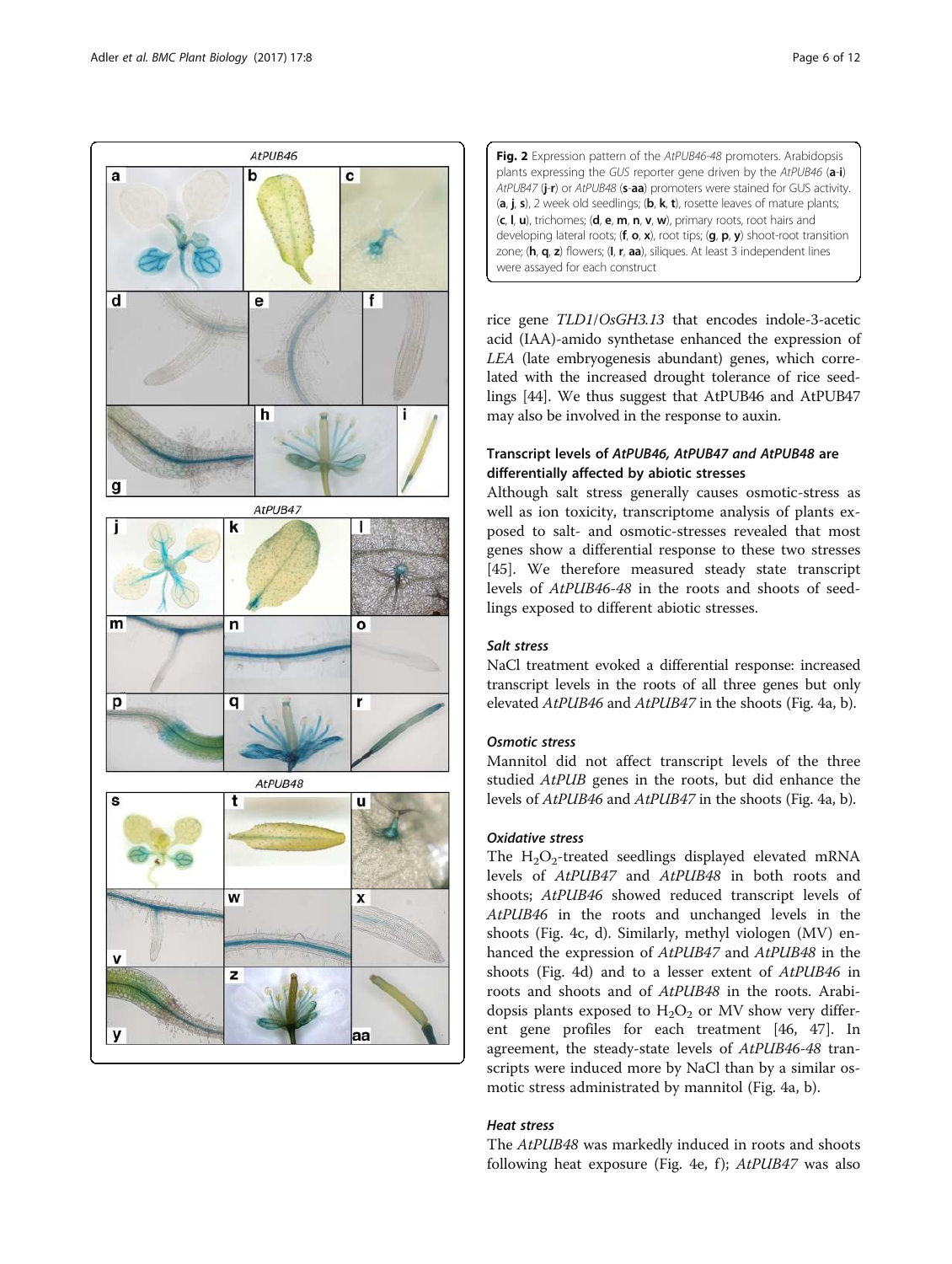<span id="page-6-0"></span>

induced but to a lesser extent. On the other hand, the expression of *AtPUB46* was reduced in all vegetative parts following heat treatment (Fig. 4e, f ). *AtPUB48* and *AtPUB46* transcript levels were reduced by low temperatures in both roots and shoots, whereas cold treatment increased the levels of *AtPUB47* transcripts in the shoots  $(Fig. 4e, f)$ .

Heat shock transcription factors (HSFs) are major players in the induction of heat-responsive genes [[48](#page-11-0)]. Analysis of the putative promoter sequence of the *AtPUB48* gene for HSF binding sites (HSE) ([http://bioin](http://bioinformatics.psb.ugent.be/webtools/plantcare/html/) [formatics.psb.ugent.be/webtools/plantcare/html/\)](http://bioinformatics.psb.ugent.be/webtools/plantcare/html/) revealed a putative HSE element: CTCGAAGTTTCTAG in the 5' UTR, which is −65 to −53 bases upstream of the translation ATG codon. This matches the HSE consensus sequence CTNGAANNTTCNAG first identified in Drosophila and shown to function in plants [\[49\]](#page-11-0).

Thus, although the three genes are expressed for the most part in the same cell types (Fig. [2](#page-5-0)), their differential response to plant hormones and abiotic stresses (Figs. 3



following treatments: (a, b) salt- and osmotic stress: control (yellow); 0.2 M NaCl (red); 0.4 M mannitol (blue) for 6 h. c & d, oxidative stress: control (yellow); 100 mM H<sub>2</sub>O<sub>2</sub> (red); 1 µM methyl viologen (blue) for 3 h in the light. **e, f** temperature stress: 25 °C (yellow); 3 h at 4 °C (blue); 15 min at 45 °C (red). Data shown are average  $\pm$  SE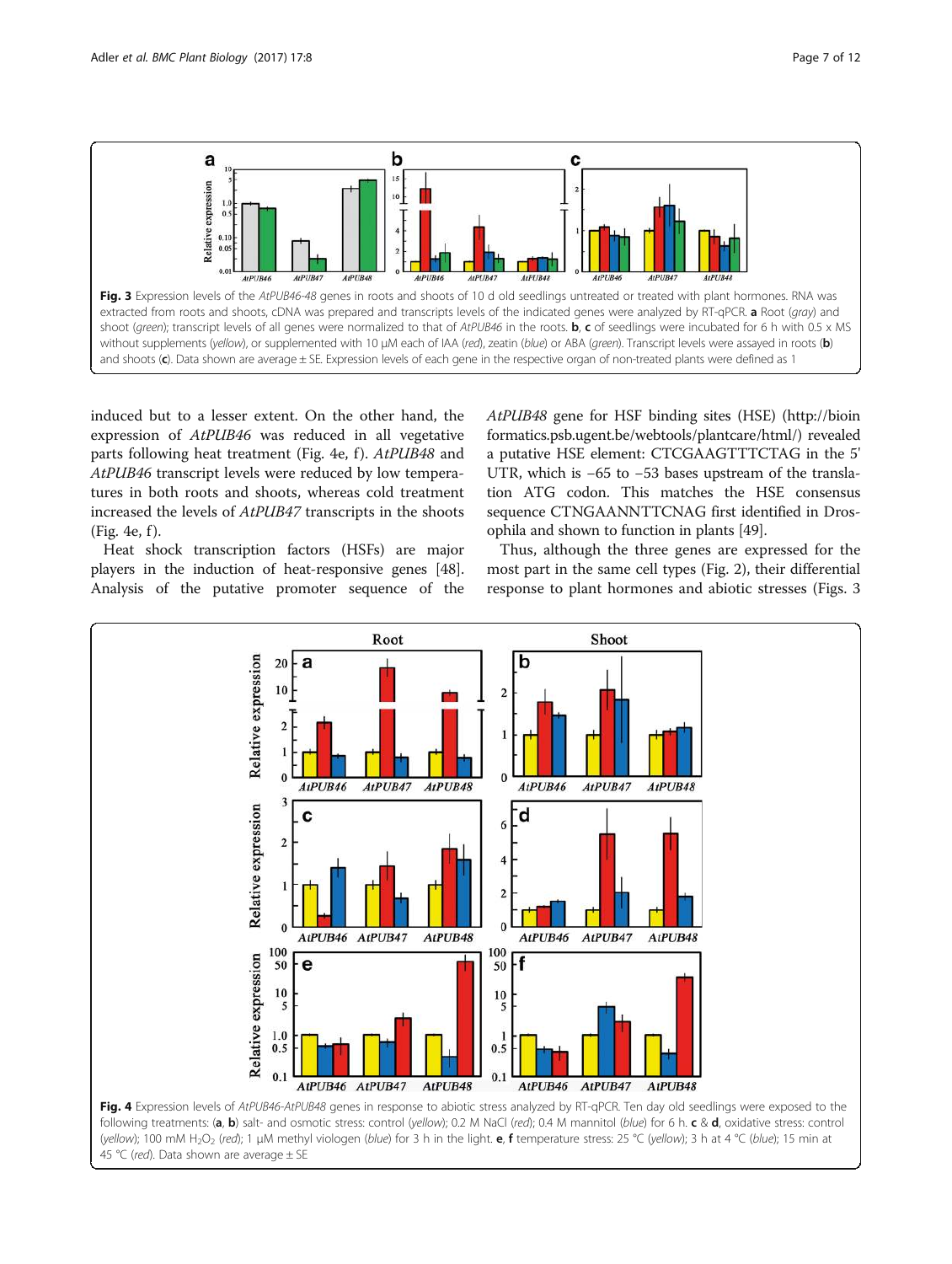and [4\)](#page-6-0) and the identification of a HSE uniquely in the promoter of *AtPUB48* indicates that their activity does not entirely overlap.

### *AtPUB46*, *AtPUB47* and *AtPUB48* encode catalytically active E3s

Bioinformatics analysis indicated that AtPUB46, AtPUB47, and AtPUB48 are PUB-ARM E3s ([[10](#page-10-0), [12](#page-10-0)–[14](#page-10-0), [16\]](#page-10-0) and [www.Arabidopsis.org\)](http://www.arabidopsis.org). To test this directly we produced recombinant GST-tagged AtPUBs, His-tagged human E1, and His-tagged Arabidopsis E2 in *E. coli*. Recombinant proteins were purified by affinity chromatography, and E3 activity was assayed by auto-ubiquitylation of the E3. High MW ubiquitylated proteins were observed in reaction mixtures that contained E1, E2, and E3 (Fig. 5), indicating that all three recombinant AtPUB proteins possess E3 activity. Lower levels of protein polyubiquitylation could also be detected in reaction mixes containing two of the three enzymes in this short metabolic pathway. Similar partial ubiquitylation activities were reported over 30 years ago where mixes containing 2 of the E1, E2 and E3 enzymes yielded 20–44% of the activity obtained in a full reaction mix [[50](#page-11-0)]. Polyubiquitylation by  $E1 + E3$  without E2 or by  $E1 + E2$  without E3 was also recently reported [[51](#page-11-0)–[53\]](#page-11-0).

### Homozygous *Atpub46* and *Atpub48* T-DNA insertion mutants are hypersensitive to water stress

Our original screen for Arabidopsis homozygous T-DNA insertion mutant plants for altered water stress sensitivity identified the T-DNA insertion mutant *Atpub46*-plants (SALK\_096071) as hypersensitive to water stress. To extend this observation to the adjacent E3s, we used six T-DNA insertion lines—two for each of the *AtPUB46-48* genes: *Atpub46-1* (SALK\_096071), *Atpub46-2* (SALK 109233), *Atpub47-1* (SALK\_018208), *Atpub47-2* (SALK\_056774), *Atpub48-1* (SALK\_086659) and *Atpub48-2* (SALK\_057909) (Fig. [6a\)](#page-8-0). The T-DNA insertion sites in the *Atpub46-1, Atpub47-2* and *Atpub48-2* mutants disrupt the sequences

that encode the U-box suggesting that these are loss-offunction mutants. The *Atpub47-1* mutant has a T-DNA insert in exon2 and probably encodes the U-box domain. It may act as a dominant positive mutant. In the *Atpub46-2* and *Atpub48-1* mutants, the T-DNA is inserted in the 5' UTR. The T-DNA insertions in the 5' UTRs have been proposed to result from reduced gene expression [[54](#page-11-0)] and also significantly affect protein translation [\[55](#page-11-0)]. Thus, *Atpub46- 2* and *Atpub48-1* can be regarded as knockdown mutants [[56](#page-11-0)]. The RT-PCR analyses of these mutants confirmed that their transcripts are affected by the T-DNA insertions at the respective sites (Fig. [6b](#page-8-0)).

Pot-grown plants of these T-DNA insertion mutants were assayed for water stress sensitivity (Fig. [6c\)](#page-8-0). All four *Atpub46* and *Atpub48* mutants were hypersensitive to a lack of water (Fig. [6c](#page-8-0)). *The Atpub47-2* mutant did not significantly alter plant survival under water deficit, whereas the *Atpub47-1* mutant displayed slightly increased tolerance (Fig. [6c](#page-8-0)). These differences may be attributed to the location of the T-DNA insertion (above), which may allow expression of the U-box domain in the *Atpub47-1* mutant but not in the *Atpub47-2* mutant.

We have measured chlorophyll fluorescence during the process of water deprivation. A decrease in chlorophyll fluorescence was used for quantitative assessment of drought survival in agreement with previous reports showing a sharp decrease in Fv/Fm values only when Arabidopsis plants were irreversibly affected by drought [[57\]](#page-11-0). Figure [6d](#page-8-0) shows that *Atpub48* and *Atpub46* mutants completely lost their photosynthetic potential at the same time where type plants and Atpub47 mutants were only slightly affected. This confirms the wilting experiments shown in Fig. [6c](#page-8-0). The reduction in chlorophyll fluorescence were seen when leaves of the mutants became necrotic.

Water loss experiments resulted in detached rosettes and showed that the water-loss rates in the wild type and the mutant plants were similar (Fig. [6e](#page-8-0)). This

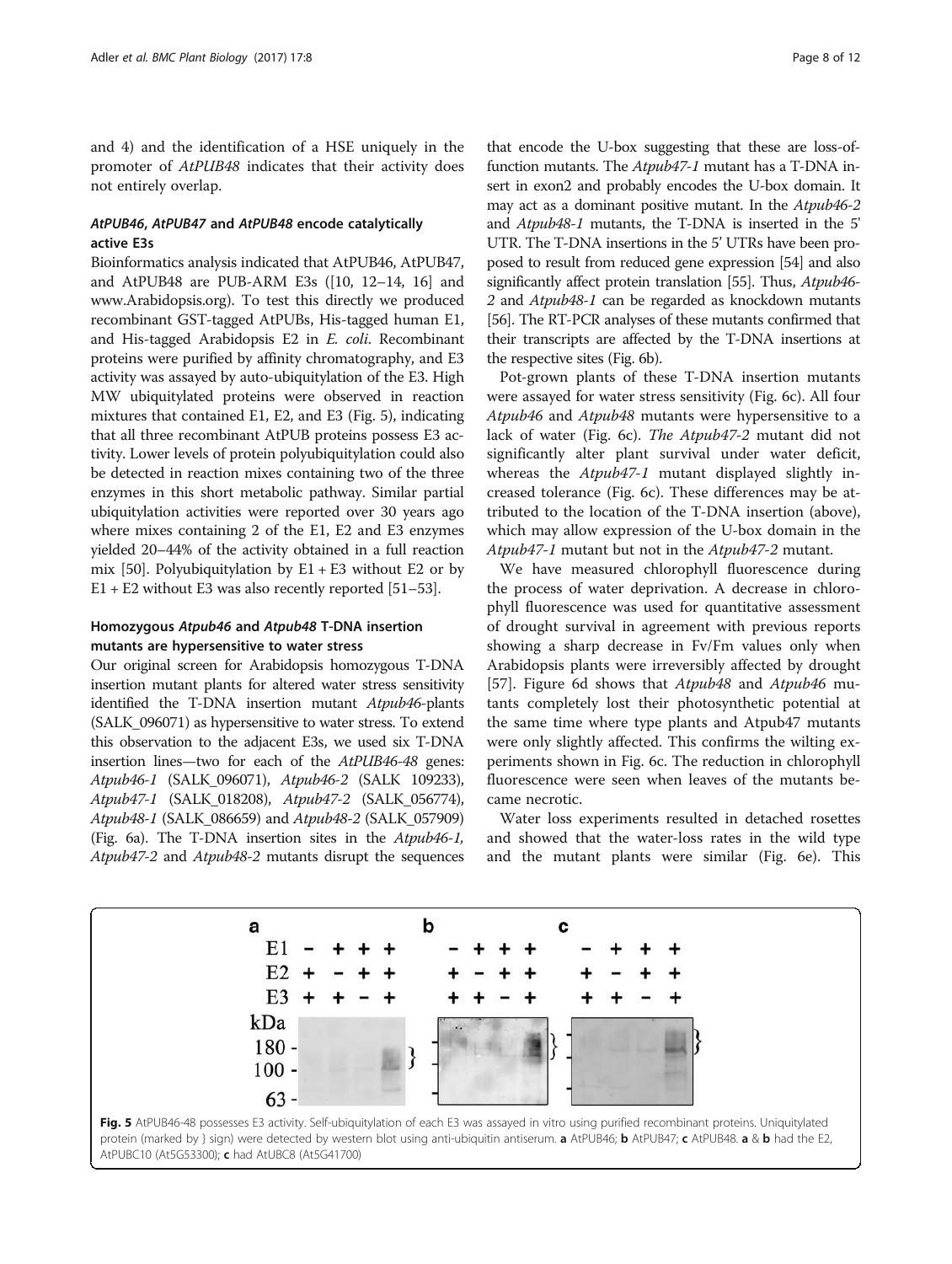<span id="page-8-0"></span>

ACTIN2 was used as an internal control. c, d Water stress performance of Atpub46-48 mutant plants. Plants were grown in pots for 3 (d) or 4 (c) weeks and then water was withheld from drought treated plants. c, Plants were photographed after 10 days. d Photosynthetic efficiency was assayed 20 days after water withheld. e Detached rosettes of 1 month old pot grown plants were assayed for water loss. Data shown are average  $\pm$  SE. Statistically significant changes from WT plants ( $P$  < 0.05) are marked with asterisks

suggests that that the hyper-drought sensitivity of *Atpub46* and *Atpub48* mutants do not result from impaired stomata function.

The above mutants were assayed for germination and seedling establishment under control conditions and abiotic stresses (Fig. [7\)](#page-9-0). When germinated on standard medium, seeds of all tested lines (WT and mutants) were

fully germinated suggesting that the mutations do not affect seed viability or germination. The *Atpub46-1* and *Atpub46-2* mutants were hypersensitive to MV-promoted oxidative stress, whereas the extent of inhibition of seedling greening of the *Atpub47* and *Atpub48* mutants did not differ or was only marginally different from that of WT seedlings, respectively (Fig. [7a\)](#page-9-0). Germination in the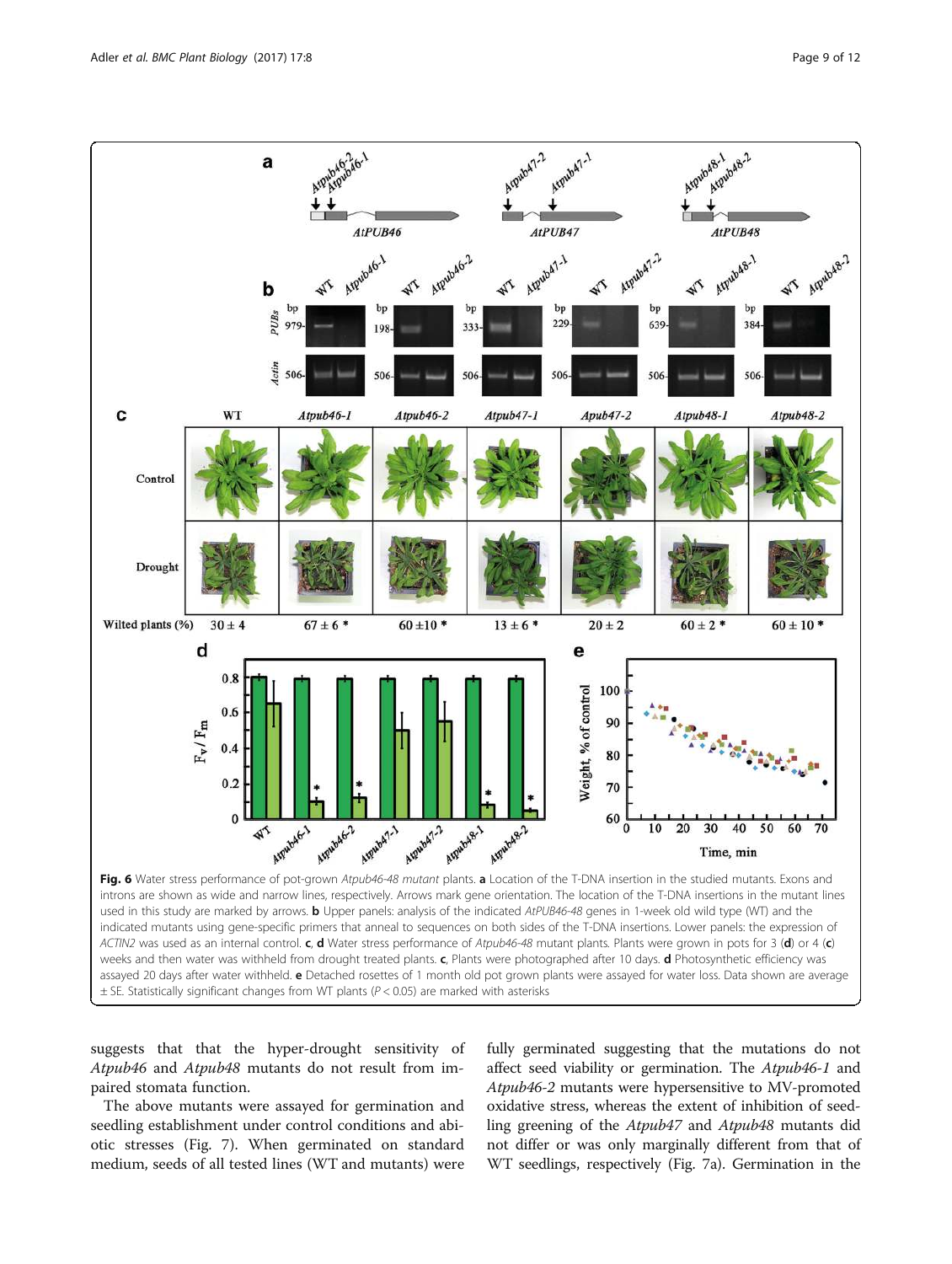<span id="page-9-0"></span>

(control) supplemented with: a methyl viologen (MV) at 0 (yellow bars), 0.5 μM (orange bars) or 1 μM (brown bars); **b** NaCl at 0 (light green) or 150 mM (green) NaCl; c mannitol at 0 (light blue) or 300 mM (blue); d ABA at 0 (light purple) or 1 μM (purple). Green seedlings were scored 5  $(a-c)$  or 6 (d) days later. Data shown are average  $\pm$  SE. Statistically significant changes from WT plants ( $P < 0.05$ ) are marked with asterisks

presence of NaCl or mannitol was not affected in any of the tested mutants (Fig. 7b, c). Moreover, the inhibition of seed germination of the mutants by ABA was not significantly different than that of WT (Fig. 7d). Although mannitol treatment is often used as an osmotic stressor, exposing plants to osmotic shock via high mannitol concentrations may differ from gradually increased water stress induced by withholding water from plants growing in soil [[58](#page-11-0), [59\]](#page-11-0).

The water stress hypersensitivity observed for T-DNA insertion mutants of the *AtPUB46 and AtPUB48* genes suggests that the biological activities of these genes do not fully overlap. On the other hand, the sensitivity of the *Atpub47* mutants to water stress was probably not altered because their expression levels are negligible compared with those of *AtPUB46* and *AtPUB48* (Fig. [3a](#page-6-0)) or because of functional redundancy with other E3(s). Gene redundancy is observed when the respective gene products share activity as well as temporal and cell-type expression. Thus, expression in different cell types at different developmental stages or in response to different cues is expected to appear as non-redundant even if the protein activity is identical. Gene families are very common in plants, and the resulting functional redundancy means that most single loss-of-function mutants do not have a phenotype [\[60](#page-11-0)].

# *AtPUB46* and *AtPUB48* have a distinct response to water stress compared with other *PUB* genes involved in the response to drought

A number of *PUB* genes are involved in the response to drought: *CaPUB1* from the hot pepper *Capsicum annuum* as well as *AtPUB18, AtPU19, AtPUB22* and *AtPUB23* [[21](#page-10-0)–[24](#page-10-0)]. However, the role of these genes in the response to water stress is opposite that of *AtPUB46* and *AtPUB48*. The *Atpub19*, *Atpub22* and *Atpub23* mutants showed enhanced tolerance to drought; in contrast, *Atpub46* and *Atpub48* mutant plants were hypersensitive to water stress (Fig. [6\)](#page-8-0). These results suggest that at least some of the protein targets of AtPUB46 and AtPUB48 E3 activity are degraded in water stress conditions. Our data suggests that protein targets of AtPUB46 and AtPUB48 are likely to negatively regulate the water stress response because their expected accumulation in *Atpub46* and *Atpub48* mutants decreases plants tolerance to water stress.

### Conclusions

The paralogous *AtPUB46-48* genes located in tandem on Arabidopsis chromosome 5 resulted from gene duplication. We showed that these genes have a unique function in response to water stress because single homozygous mutants of *AtPUB46* and *AtPUB48* are hypersensitive to water stress. Our results suggest that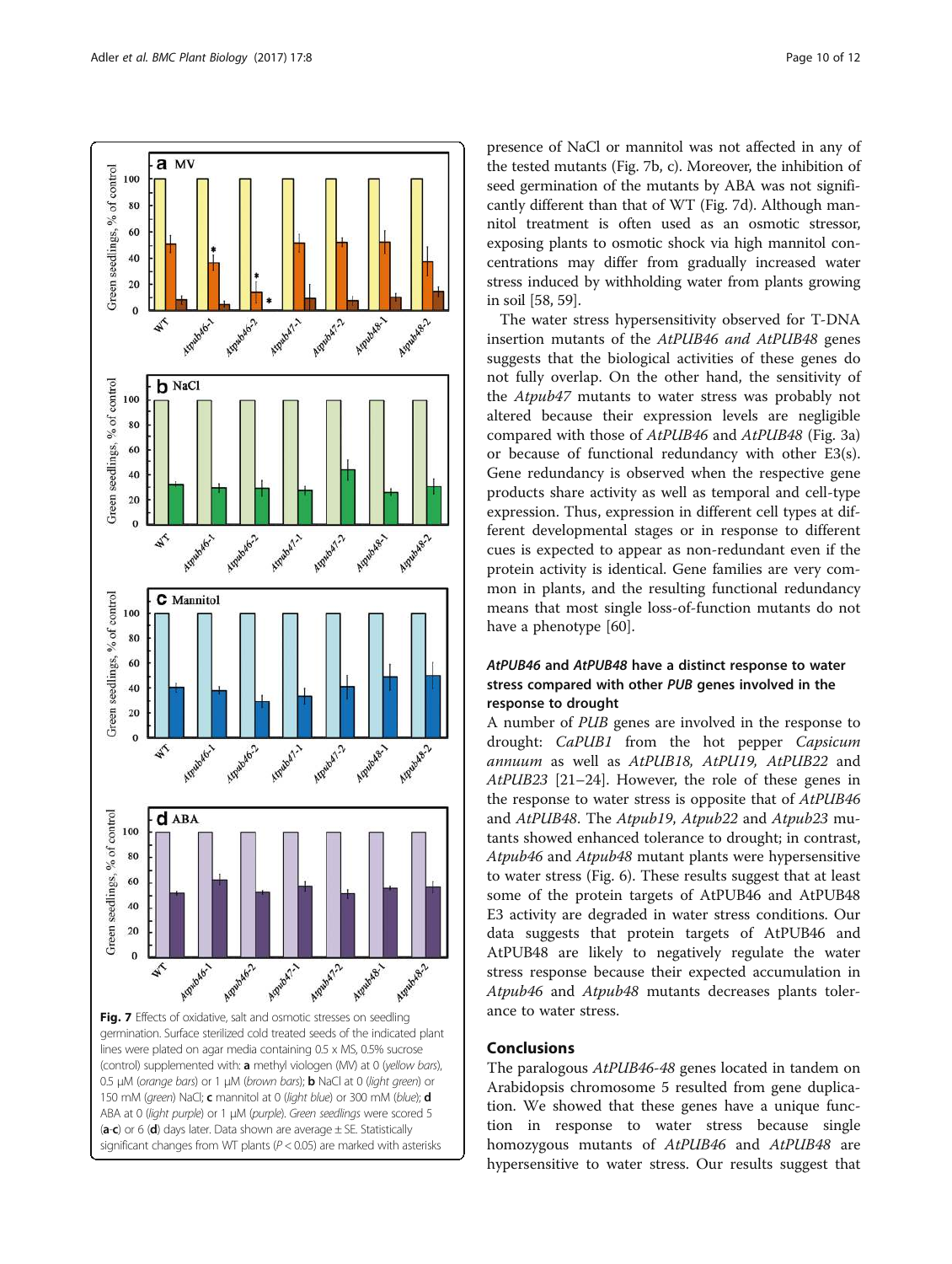<span id="page-10-0"></span>the biological activities of *AtPUB46-48* genes are at least partially gene specific. This specificity may result from differential spatial and/or temporal expression and from possible differences in their substrate specificity. Protein targets of AtPUB46 and AtPUB48 are likely to negatively regulate the water stress response. The Identification of these target proteins will enhance our understanding of their role in the control of specific protein levels under non-stress and stress conditions.

### Additional file

[Additional file 1: Table S1.](dx.doi.org/10.1186/s12870-016-0963-5) List of primers used in this study. (DOCX 18 kb)

#### Abbreviations

ABA: abscisic acid; ARM: Armadillo domain; E1: ubiquitin activating enzyme; E2: ubiquitin conjugating enzyme; E3: ubiquitin ligase; IAA: Indole-3-acetic acid; PUB: Plant U-box; UPS: ubiquitin proteasome system

#### Acknowledgements

We thank Gali Prag for fruitful discussions. DBZ is the incumbent of The Israel and Bernard Nichunsky Chair in Desert Agriculture, Ben-Gurion University.

#### Funding

This work is supported by a grant 692/10 from the Israel Science Foundation (to DR and DBZ) and by the I-CORE Program of the Planning and Budgeting Committee and the Israel Science Foundation (Center No. 757, to DBZ). The funding agencies had no role in the design of the study and collection, analysis, and interpretation of data and in writing the manuscript.

#### Availability of data and materials

All supportive data are presented as supplement.

#### Authors' contributions

GA, DR and DBZ designed the experiments, generated data, analyzed the data and drafted the manuscript. GA carried out most experiments. ZK did some constructs and protein expression. LZ screened mutants for drought tolerance. AKM participated in drought tolerance experiments. GA, DR and DBZ wrote the paper. All authors read and approved the manuscript.

#### Competing interests

The authors declare that they have no competing interests.

#### Consent for publication

Not applicable.

### Ethics approval

Not applicable.

Received: 6 August 2016 Accepted: 21 December 2016 Published online: 11 January 2017

#### References

- Apel K, Hirt H. Reactive oxygen species: metabolism, oxidative stress, and signal transduction. Ann Rev Plant Biol. 2004;55:373–99.
- 2. Xiong Y, Contento AL, Nguyen PQ, Bassham DC. Degradation of oxidized proteins by autophagy during oxidative stress in Arabidopsis. Plant Physiol. 2007;143:291–9.
- 3. Van Breusegem F, Dat JF. Reactive oxygen species in plant cell death. Plant Physiol. 2006;141:384–90.
- 4. Jacques S, Ghesquière B, Van Breusegem F, Gevaert K. Plant proteins under oxidative attack. Proteomics. 2013;13:932–40.
- 5. Vierstra RD. The ubiquitin-26S proteasome system at the nexus of plant biology. Nat Rev Mol Cell Biol. 2009;10:385–97.
- 6. Sadanandom A, Bailey M, Ewan R, Lee J, Nelis S. The ubiquitin-proteasome system: central modifier of plant signalling. New Phytol. 2012;196:13–28.
- 7. Hershko A, Ciechanover A. The ubiquitin system. Annu Rev Biochem. 1998; 67:425–79.
- 8. Stone SL. The role of ubiquitin and the 26S proteasome in plant abiotic stress signaling. Front Plant Sci. 2014;5:135.
- 9. Lyzenga WJ, Stone SL. Abiotic stress tolerance mediated by protein ubiquitination. J Exper Bot. 2012;63:599–616.
- 10. Chen L, Hellmann H. Plant E3 ligases: flexible enzymes in a sessile world. Mol Plant. 2013;6:1388–404.
- 11. Lee JH, Kim WT, Regulation of abiotic stress signal transduction by E3 ubiquitin ligases in Arabidopsis. Mol Cells. 2011;31:201–8.
- 12. Azevedo C, Santos-Rosa MJ, Shirasu K. The U-box protein family in plants. Trend Plant Sci. 2001;6:354–8.
- 13. Wiborg J, O'Shea C, Skriver K. Biochemical function of typical and variant Arabidopsis thaliana U-box E3 ubiquitin-protein ligases. Biochem J. 2008;413: 447–57.
- 14. Aravind L, Koonin EV. The U box is a modified RING finger a common domain in ubiquitination. Curr Biol. 2000;10:R132–4.
- 15. Andersen P, Kragelund BM, Olsen AN, Larsen FH, Chua NH, Poulsen FM, Skriver K. Structure and biochemical function of a prototypical Arabidopsis U-box domain. J Biol Chem. 2004;279:40053–61.
- 16. Zeng LR, Park CH, Venu RC, Gough J, Wang GL. Classification, expression pattern, and E3 ligase activity assay of rice U-box-containing proteins. Mol Plant. 2008;1:800–15.
- 17. Peifer M, Berg S, Reynolds AB. A repeating amino acid motif shared by proteins with diverse cellular roles. Cell. 1994;76:789–91.
- 18. Mudgil Y, Shiu SH, Stone SL, Salt JN, Goring DR. A large complement of the predicted Arabidopsis ARM repeat proteins are members of the U-box E3 ubiquitin ligase family. Plant Physiol. 2004;134:59–66.
- 19. Duplan V, Rivas S. E3 ubiquitin-ligases and their target proteins during the regulation of plant innate immunity. Front Plant Sci. 2014;5:42.
- 20. Yee D, Goring DR. The diversity of plant U-box E3 ubiquitin ligases: from upstream activators to downstream target substrates. J Exp Bot. 2009;60: 1109–21.
- 21. Cho SK, Chung HS, Ryu MY, Park MJ, Lee MM, Bahk YY, Kim J, Pai HS, Kim WT. Heterologous expression and molecular and cellular characterization of CaPUB1 encoding a hot pepper U-box E3 ubiquitin ligase homolog. Plant Physiol. 2006;142:1664–82.
- 22. Cho SK, Ryu MY, Song C, Kwak JM, Kim WT. Arabidopsis PUB22 and PUB23 are homologous U-box E3 ubiquitin ligases that play combinatory roles in response to drought stress. Plant Cell. 2008;20:1899–914.
- 23. Liu YC, Wu YR, Huang XH, Sun J, Xie Q. AtPUB19, a U-Box E3 ubiquitin ligase, negatively regulates abscisic acid and drought responses in Arabidopsis thaliana. Mol Plant. 2011;4:938–46.
- 24. Seo DH, Ryu MY, Jammes F, Hwang JH, Turek M, Kang BG, Kwak JM, Kim WT. Roles of four Arabidopsis U-Box E3 ubiquitin ligases in negative regulation of abscisic acid-mediated drought stress responses. Plant Physiol. 2012;160:556–68.
- 25. Ni XM, Tian ZD, Liu J, Song BT, Li JC, Shi XL, Xie CH. StPUB17, a novel potato UND/PUB/ARM repeat type gene, is associated with late blight resistance and NaCl stress. Plant Sci. 2010;178:158–69.
- 26. Bergler J, Hoth S. Plant U-box armadillo repeat proteins AtPUB18 and AtPUB19 are involved in salt inhibition of germination in Arabidopsis. Plant Biol. 2011;13:725–30.
- 27. Stone SL, Anderson EM, Mullen RT, Goring DR. ARC1 is an E3 ubiquitin ligase and promotes the ubiquitination of proteins during the rejection of self-incompatible Brassica pollen. Plant Cell. 2003;15:885-98.
- 28. Park JJ, Yi J, Yoon J, Cho LH, Ping J, Jeong HJ, Cho SK, Kim WT, An G. OsPUB15, an E3 ubiquitin ligase, functions to reduce cellular oxidative stress during seedling establishment. Plant J. 2011;65:194–205.
- 29. Hur YJ, Yi YB, Lee JH, Chung YS, Jung HW, Yun DJ, Kim KM, Park DS, Kim DH. Molecular cloning and characterization of OsUPS, a U-box containing E3 ligase gene that respond to phosphate starvation in rice (Oryza sativa). Mol Biol Rep. 2012;39:5883–8.
- 30. Alonso JM, Stepanova AN, Leisse TJ, Kim CJ, Chen H, Shinn P, Stevenson DK, Zimmerman J, Barajas P, Cheuk R, et al. Genome-wide insertional mutagenesis of Arabidopsis thaliana. Science. 2003;301:653–7.
- 31. Clough SJ, Bent AF. Floral dip: a simplified method for Agrobacteriummediated transformation of Arabidopsis thaliana. Plant J. 1998;16:735–43.
- 32. Adler G, Blumwald E, Bar-Zvi D. The sugar beet gene encoding the sodium/ proton exchanger 1 (BvNHX1) is regulated by a MYB transcription factor. Planta. 2010;232:187–95.